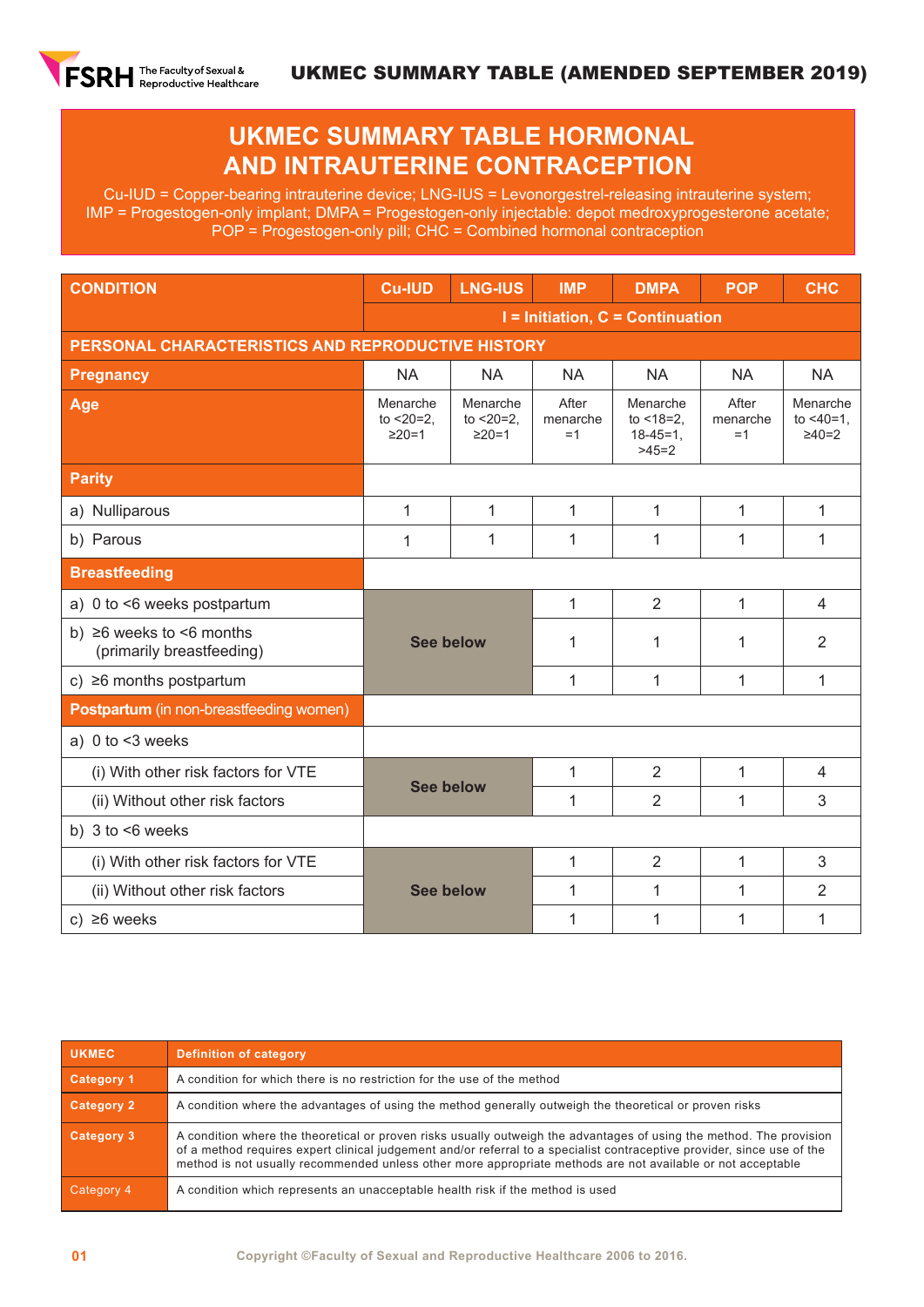

| UKMEC SUMMARY TABLE HORMONAL AND INTRAUTERINE CONTRACEPTION                                        |                                                                                          |                |              |              |              |                |  |  |  |  |
|----------------------------------------------------------------------------------------------------|------------------------------------------------------------------------------------------|----------------|--------------|--------------|--------------|----------------|--|--|--|--|
|                                                                                                    | <b>Cu-IUD</b><br><b>LNG-IUS</b><br><b>IMP</b><br><b>DMPA</b><br><b>POP</b><br><b>CHC</b> |                |              |              |              |                |  |  |  |  |
| <b>CONDITION</b>                                                                                   | $I =$ Initiation, $C =$ Continuation                                                     |                |              |              |              |                |  |  |  |  |
|                                                                                                    |                                                                                          |                |              |              |              |                |  |  |  |  |
| Postpartum (in breastfeeding or non-<br>breastfeeding women, including post-<br>caesarean section) |                                                                                          |                |              |              |              |                |  |  |  |  |
| a) $0$ to <48 hours                                                                                | $\mathbf{1}$                                                                             | 1              |              |              |              |                |  |  |  |  |
| b) 48 hours to $<$ 4 weeks                                                                         | 3                                                                                        | 3              |              | See above    |              |                |  |  |  |  |
| c) $\geq 4$ weeks                                                                                  | $\mathbf{1}$                                                                             | 1              |              |              |              |                |  |  |  |  |
| d) Postpartum sepsis                                                                               | 4                                                                                        | 4              |              |              |              |                |  |  |  |  |
| <b>Post-abortion</b>                                                                               |                                                                                          |                |              |              |              |                |  |  |  |  |
| a) First trimester                                                                                 | $\mathbf{1}$                                                                             | $\mathbf{1}$   | $\mathbf{1}$ | $\mathbf{1}$ | $\mathbf{1}$ | 1              |  |  |  |  |
| b) Second trimester                                                                                | $\overline{2}$                                                                           | $\overline{2}$ | 1            | 1            | 1            | 1              |  |  |  |  |
| c) Post-abortion sepsis                                                                            | 4                                                                                        | 4              | 1            | 1            | 1            | 1              |  |  |  |  |
| <b>Past ectopic pregnancy</b>                                                                      | 1                                                                                        | 1              | 1            | 1            | 1            | 1              |  |  |  |  |
| <b>History of pelvic surgery</b>                                                                   | $\mathbf{1}$                                                                             | 1              | 1            | 1            | 1            | 1              |  |  |  |  |
| <b>Smoking</b>                                                                                     |                                                                                          |                |              |              |              |                |  |  |  |  |
| a) Age < 35 years                                                                                  | $\mathbf{1}$                                                                             | $\mathbf{1}$   | 1            | 1            | 1            | $\overline{2}$ |  |  |  |  |
| b) Age $\geq$ 35 years                                                                             |                                                                                          |                |              |              |              |                |  |  |  |  |
| <15 cigarettes/day<br>(i)                                                                          | $\mathbf{1}$                                                                             | $\mathbf{1}$   | $\mathbf{1}$ | 1            | $\mathbf{1}$ | 3              |  |  |  |  |
| (ii) $\geq$ 15 cigarettes/day                                                                      | $\mathbf{1}$                                                                             | $\mathbf{1}$   | $\mathbf{1}$ | 1            | 1            | 4              |  |  |  |  |
| (iii) Stopped smoking <1 year                                                                      | 1                                                                                        | $\mathbf{1}$   | 1            | 1            | 1            | 3              |  |  |  |  |
| (iv) Stopped smoking ≥1 year                                                                       | 1                                                                                        | 1              | $\mathbf{1}$ | 1            | 1            | $\overline{2}$ |  |  |  |  |
| <b>Obesity</b>                                                                                     |                                                                                          |                |              |              |              |                |  |  |  |  |
| a) BMI ≥30-34 kg/m <sup>2</sup>                                                                    | $\mathbf{1}$                                                                             | $\mathbf{1}$   | $\mathbf{1}$ | $\mathbf{1}$ | $\mathbf{1}$ | $\overline{2}$ |  |  |  |  |
| b) BMI $\geq$ 35 kg/m <sup>2</sup>                                                                 | $\mathbf 1$                                                                              | 1              | $\mathbf{1}$ | 1            | 1            | 3              |  |  |  |  |

| <b>UKMEC</b> | <b>Definition of category</b>                                                                                                                                                                                                                                                                                                                                  |
|--------------|----------------------------------------------------------------------------------------------------------------------------------------------------------------------------------------------------------------------------------------------------------------------------------------------------------------------------------------------------------------|
| Category 1   | A condition for which there is no restriction for the use of the method                                                                                                                                                                                                                                                                                        |
| Category 2   | A condition where the advantages of using the method generally outweigh the theoretical or proven risks                                                                                                                                                                                                                                                        |
| Category 3   | A condition where the theoretical or proven risks usually outweigh the advantages of using the method. The provision<br>of a method requires expert clinical judgement and/or referral to a specialist contraceptive provider, since use of the<br>method is not usually recommended unless other more appropriate methods are not available or not acceptable |
| Category 4   | A condition which represents an unacceptable health risk if the method is used                                                                                                                                                                                                                                                                                 |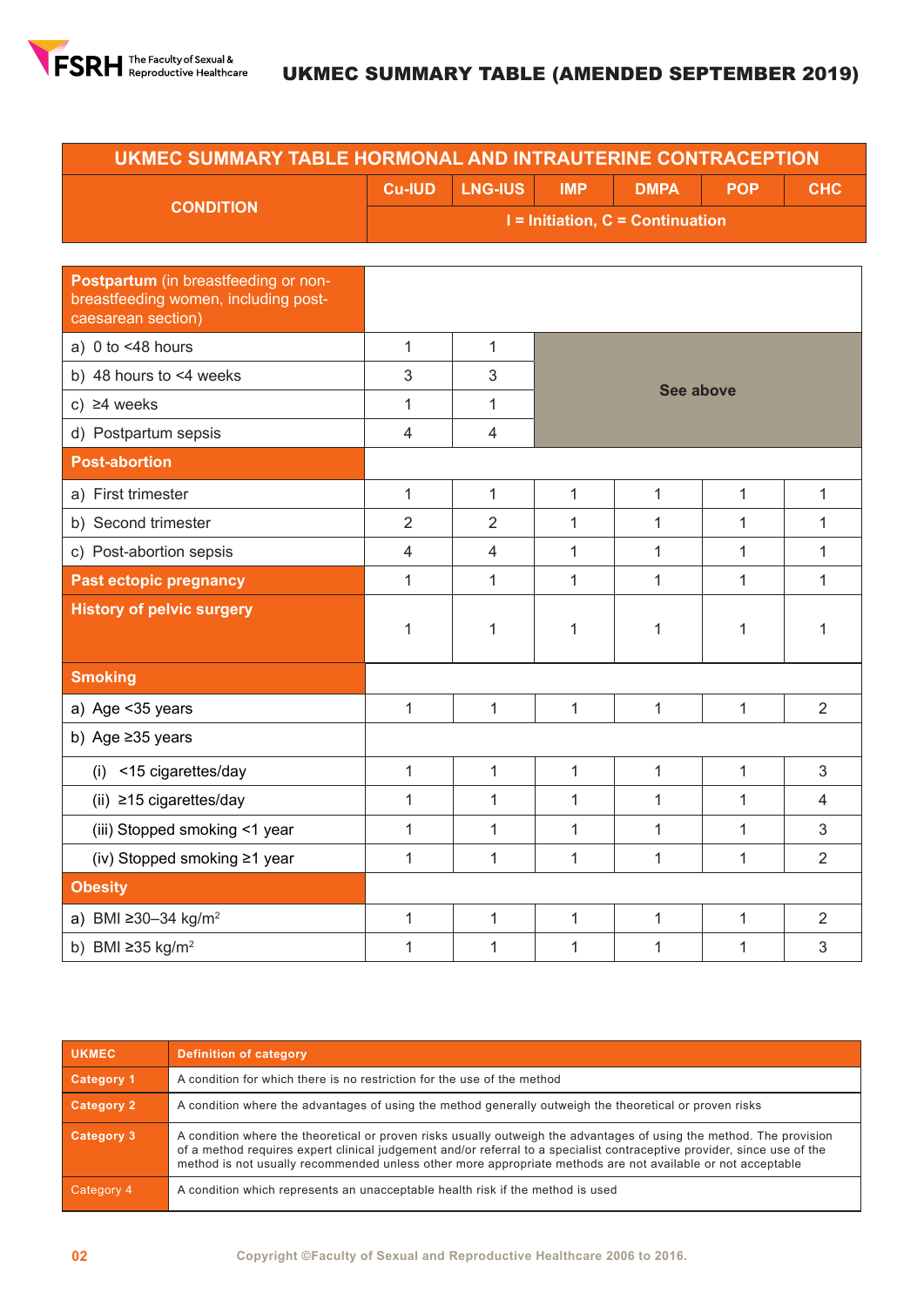

| UKMEC SUMMARY TABLE HORMONAL AND INTRAUTERINE CONTRACEPTION                                               |                                      |                |                     |                  |                     |                  |                |                     |                |                |
|-----------------------------------------------------------------------------------------------------------|--------------------------------------|----------------|---------------------|------------------|---------------------|------------------|----------------|---------------------|----------------|----------------|
|                                                                                                           |                                      | <b>Cu-IUD</b>  | <b>LNG-IUS</b>      |                  | <b>IMP</b>          |                  | <b>DMPA</b>    |                     | <b>POP</b>     | <b>CHC</b>     |
| <b>CONDITION</b>                                                                                          | $I =$ Initiation, $C =$ Continuation |                |                     |                  |                     |                  |                |                     |                |                |
|                                                                                                           |                                      |                |                     |                  |                     |                  |                |                     |                |                |
| <b>History of bariatric surgery</b>                                                                       |                                      |                |                     |                  |                     |                  |                |                     |                |                |
| a) With BMI <30 $kg/m2$                                                                                   |                                      | 1              | 1                   |                  | $\mathbf{1}$        |                  | $\mathbf{1}$   |                     | 1              | 1              |
| b) With BMI $\geq 30-34$ kg/m <sup>2</sup>                                                                |                                      | 1              | 1                   |                  | 1                   |                  | 1              |                     | 1              | $\overline{2}$ |
| c) With BMI $\geq$ 35 kg/m <sup>2</sup>                                                                   |                                      | $\mathbf{1}$   | $\mathbf{1}$        |                  | $\mathbf{1}$        |                  | 1              |                     | 1              | 3              |
| <b>Organ transplant</b>                                                                                   |                                      |                |                     |                  |                     |                  |                |                     |                |                |
| a) Complicated: graft failure (acute or                                                                   | П                                    | $\mathbf c$    | П                   | $\mathbf C$      |                     |                  |                |                     |                |                |
| chronic), rejection, cardiac allograft<br>vasculopathy                                                    | 3                                    | $\overline{2}$ | 3                   | $\overline{2}$   | 2                   |                  | 2              |                     | $\overline{2}$ | 3              |
| b) Uncomplicated                                                                                          | $\overline{2}$                       |                | $\overline{2}$      |                  | $\overline{2}$      |                  | $\overline{2}$ |                     | 2              | $\overline{2}$ |
| <b>CARDIOVASCULAR DISEASE (CVD)</b>                                                                       |                                      |                |                     |                  |                     |                  |                |                     |                |                |
| Multiple risk factors for CVD (such as<br>smoking, diabetes, hypertension, obesity<br>and dyslipidaemias) | 1                                    |                |                     | 2                |                     | $\overline{2}$   | 3              | $\overline{2}$      |                | 3              |
| <b>Hypertension</b>                                                                                       |                                      |                |                     |                  |                     |                  |                |                     |                |                |
| a) Adequately controlled hypertension                                                                     |                                      | 1              | $\mathbf{1}$        |                  | 1                   |                  | $\overline{2}$ |                     | 1              | 3              |
| b) Consistently elevated BP levels<br>(properly taken measurements)                                       |                                      |                |                     |                  |                     |                  |                |                     |                |                |
| (i) Systolic >140-159 mmHg or<br>diastolic >90-99 mmHg                                                    | 1                                    |                | 1                   |                  | 1                   |                  | 1              | 1                   |                | 3              |
| (ii) Systolic ≥160 mmHg or<br>diastolic ≥100 mmHg                                                         | 1                                    |                | 1                   |                  | 1                   |                  | 2              | 1                   |                | 4              |
| c) Vascular disease                                                                                       |                                      | 1              | $\overline{2}$      |                  | $\overline{2}$      |                  | 3              |                     | $\overline{2}$ | 4              |
| <b>History of high BP during pregnancy</b>                                                                |                                      | $\mathbf{1}$   | $\mathbf{1}$        |                  | $\mathbf{1}$        |                  | $\mathbf{1}$   |                     | 1              | 2              |
| <b>Current and history of ischaemic heart</b><br>disease                                                  |                                      | $\mathbf{1}$   | Π<br>$\overline{2}$ | $\mathbf C$<br>3 | ı<br>$\overline{2}$ | $\mathbf c$<br>3 | 3              | Π<br>$\overline{2}$ | C<br>3         | 4              |
| <b>Stroke</b> (history of cerebrovascular                                                                 |                                      | $\mathbf{1}$   | Ш                   | $\mathbf c$      | г                   | $\mathbf{C}$     | 3              | Ш                   | $\mathbf C$    |                |
| accident, including TIA)                                                                                  |                                      |                | $\overline{2}$      | 3                | $\overline{2}$<br>3 |                  |                | $\overline{2}$      | 3              | 4              |
| Known dyslipidaemias                                                                                      |                                      | $\mathbf{1}$   | $\overline{2}$      |                  | $\overline{2}$      |                  | $\overline{2}$ | $\overline{2}$      |                | $\overline{2}$ |

| <b>UKMEC</b>      | <b>Definition of category</b>                                                                                                                                                                                                                                                                                                                                  |
|-------------------|----------------------------------------------------------------------------------------------------------------------------------------------------------------------------------------------------------------------------------------------------------------------------------------------------------------------------------------------------------------|
| Category 1        | A condition for which there is no restriction for the use of the method                                                                                                                                                                                                                                                                                        |
| Category 2        | A condition where the advantages of using the method generally outweigh the theoretical or proven risks                                                                                                                                                                                                                                                        |
| <b>Category 3</b> | A condition where the theoretical or proven risks usually outweigh the advantages of using the method. The provision<br>of a method requires expert clinical judgement and/or referral to a specialist contraceptive provider, since use of the<br>method is not usually recommended unless other more appropriate methods are not available or not acceptable |
| Category 4        | A condition which represents an unacceptable health risk if the method is used                                                                                                                                                                                                                                                                                 |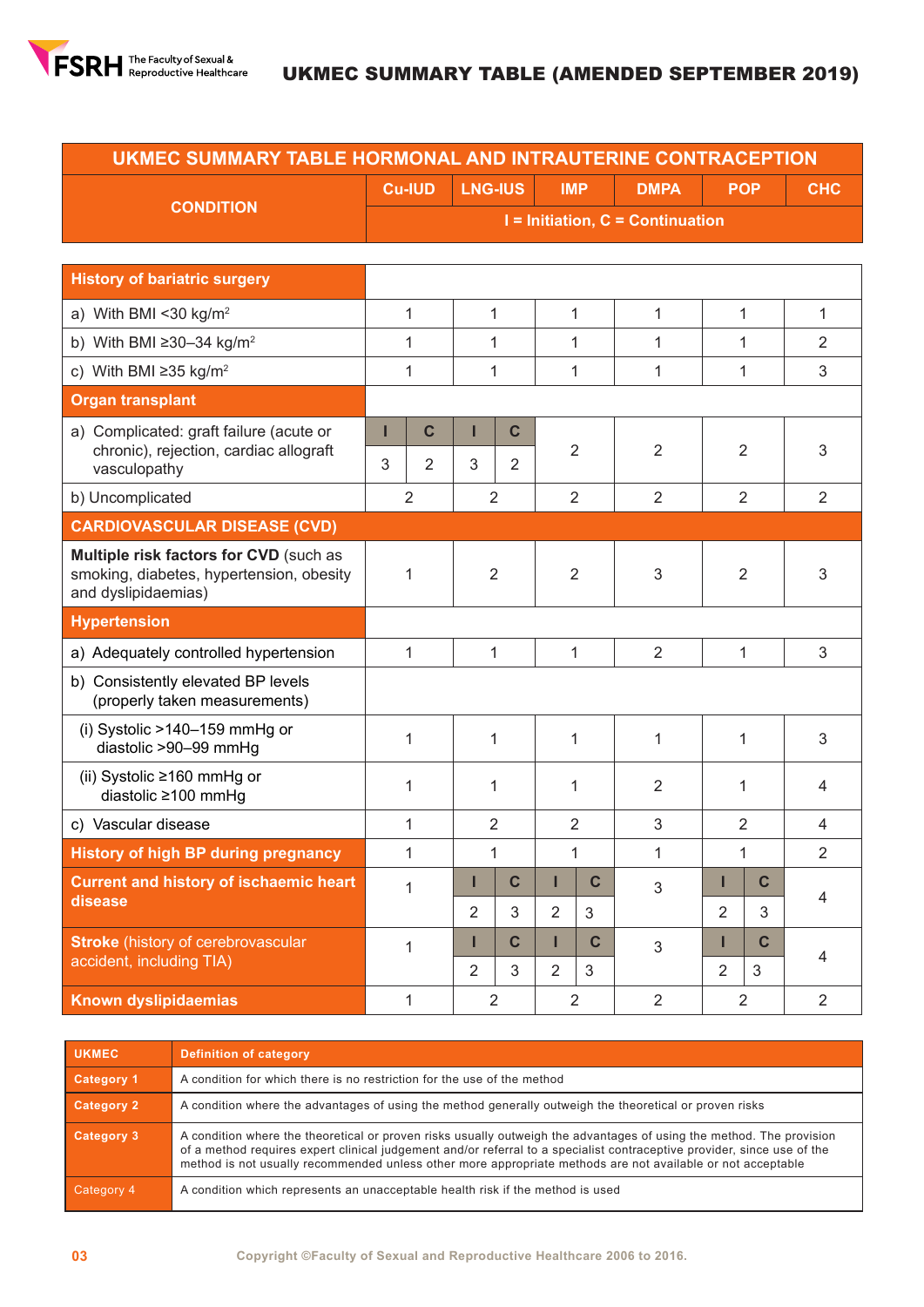

| UKMEC SUMMARY TABLE HORMONAL AND INTRAUTERINE CONTRACEPTION                                                                            |               |                |                |                                      |                |                |  |  |  |
|----------------------------------------------------------------------------------------------------------------------------------------|---------------|----------------|----------------|--------------------------------------|----------------|----------------|--|--|--|
|                                                                                                                                        | <b>Cu-IUD</b> | <b>LNG-IUS</b> | <b>IMP</b>     | <b>DMPA</b>                          | <b>POP</b>     | <b>CHC</b>     |  |  |  |
| <b>CONDITION</b>                                                                                                                       |               |                |                | $I =$ Initiation, $C =$ Continuation |                |                |  |  |  |
|                                                                                                                                        |               |                |                |                                      |                |                |  |  |  |
| <b>Venous thromboembolism (VTE)</b>                                                                                                    |               |                |                |                                      |                |                |  |  |  |
| a) History of VTE                                                                                                                      | 1             | $\overline{2}$ | $\overline{2}$ | $\overline{2}$                       | 2              | $\overline{4}$ |  |  |  |
| b) Current VTE (on anticoagulants)                                                                                                     | 1             | $\overline{2}$ | $\overline{2}$ | $\overline{2}$                       | $\overline{2}$ | 4              |  |  |  |
| c) Family history of VTE                                                                                                               |               |                |                |                                      |                |                |  |  |  |
| (i) First-degree relative age <45 years                                                                                                | $\mathbf{1}$  | $\mathbf{1}$   | 1              | 1                                    | $\mathbf{1}$   | 3              |  |  |  |
| (ii) First-degree relative age ≥45 years                                                                                               | 1             | 1              | 1              | 1                                    | 1              | $\overline{2}$ |  |  |  |
| d) Major surgery                                                                                                                       |               |                |                |                                      |                |                |  |  |  |
| (i) With prolonged immobilisation                                                                                                      | 1             | $\overline{2}$ | $\overline{2}$ | $\overline{2}$                       | $\overline{2}$ | $\overline{4}$ |  |  |  |
| (ii) Without prolonged immobilisation                                                                                                  | 1             | $\mathbf{1}$   | 1              | 1                                    | 1              | 2              |  |  |  |
| e) Minor surgery without immobilisation                                                                                                | 1             | 1              | 1              | 1                                    | 1              | 1              |  |  |  |
| Immobility (unrelated to surgery) (e.g.<br>f<br>wheelchair use, debilitating illness)                                                  | 1             | 1              | 1              | 1                                    | 1              | 3              |  |  |  |
| <b>Superficial venous thrombosis</b>                                                                                                   |               |                |                |                                      |                |                |  |  |  |
| a) Varicose veins                                                                                                                      | $\mathbf{1}$  | $\mathbf{1}$   | $\mathbf{1}$   | $\mathbf{1}$                         | 1              | $\mathbf{1}$   |  |  |  |
| b) Superficial venous thrombosis                                                                                                       | 1             | 1              | 1              | 1                                    | 1              | 2              |  |  |  |
| Known thrombogenic mutations (e.g.<br>factor V Leiden, prothrombin mutation,<br>protein S, protein C and antithrombin<br>deficiencies) | 1             | $\overline{2}$ | $\overline{2}$ | $\overline{2}$                       | 2              | 4              |  |  |  |

| <b>UKMEC</b>      | Definition of category                                                                                                                                                                                                                                                                                                                                         |
|-------------------|----------------------------------------------------------------------------------------------------------------------------------------------------------------------------------------------------------------------------------------------------------------------------------------------------------------------------------------------------------------|
| <b>Category 1</b> | A condition for which there is no restriction for the use of the method                                                                                                                                                                                                                                                                                        |
| <b>Category 2</b> | A condition where the advantages of using the method generally outweigh the theoretical or proven risks                                                                                                                                                                                                                                                        |
| <b>Category 3</b> | A condition where the theoretical or proven risks usually outweigh the advantages of using the method. The provision<br>of a method requires expert clinical judgement and/or referral to a specialist contraceptive provider, since use of the<br>method is not usually recommended unless other more appropriate methods are not available or not acceptable |
| Category 4        | A condition which represents an unacceptable health risk if the method is used                                                                                                                                                                                                                                                                                 |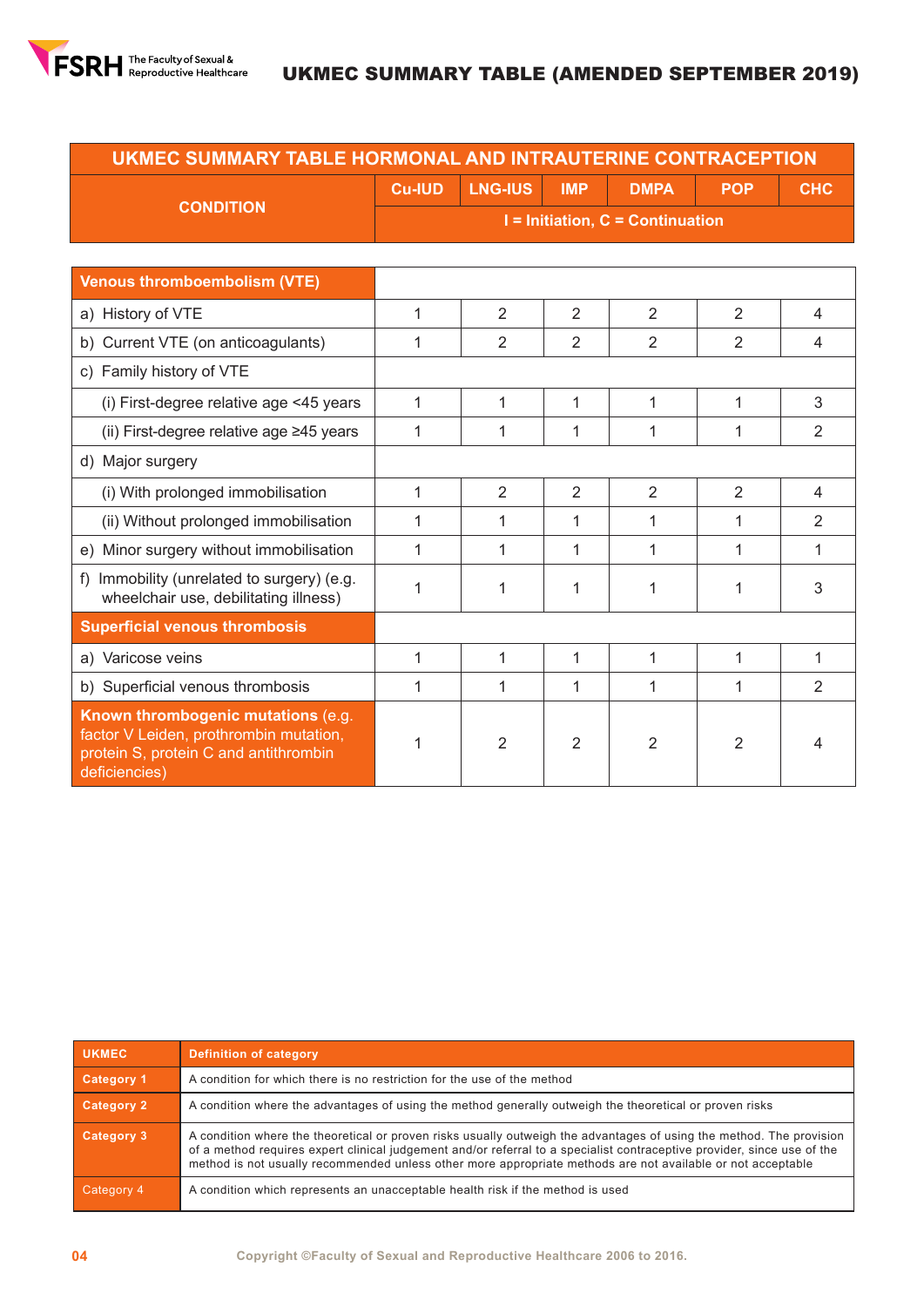

## UKMEC SUMMARY TABLE (AMENDED SEPTEMBER 2019)

| UKMEC SUMMARY TABLE HORMONAL AND INTRAUTERINE CONTRACEPTION |                                      |                |            |             |            |            |  |  |  |
|-------------------------------------------------------------|--------------------------------------|----------------|------------|-------------|------------|------------|--|--|--|
|                                                             | <b>Cu-IUD</b>                        | <b>LNG-IUS</b> | <b>IMP</b> | <b>DMPA</b> | <b>POP</b> | <b>CHC</b> |  |  |  |
| <b>CONDITION</b>                                            | $I =$ Initiation, $C =$ Continuation |                |            |             |            |            |  |  |  |
|                                                             |                                      |                |            |             |            |            |  |  |  |
| Valvular and congenital heart disease                       |                                      |                |            |             |            |            |  |  |  |
|                                                             |                                      |                |            |             |            |            |  |  |  |

| a) Uncomplicated                                                                               |                            | 1 | 1              |                                                    | 1              | 1              |                | 1              | $\overline{2}$ |                |
|------------------------------------------------------------------------------------------------|----------------------------|---|----------------|----------------------------------------------------|----------------|----------------|----------------|----------------|----------------|----------------|
| b) Complicated (e.g. pulmonary<br>hypertension, history of subacute<br>bacterial endocarditis) | 2                          |   | 2              |                                                    | 1              | 1              |                | 1              | 4              |                |
| <b>Cardiomyopathy</b>                                                                          |                            |   |                |                                                    |                |                |                |                |                |                |
| a) Normal cardiac function                                                                     |                            | 1 | 1              |                                                    | 1              | 1              |                | 1              | $\overline{2}$ |                |
| b) Impaired cardiac function                                                                   |                            | 2 | $\overline{2}$ |                                                    | 2              | $\overline{2}$ |                | 2              | $\overline{4}$ |                |
| <b>Cardiac arrhythmias</b>                                                                     |                            |   |                |                                                    |                |                |                |                |                |                |
| a) Atrial fibrillation                                                                         |                            | 1 |                | $\overline{2}$<br>$\overline{2}$<br>$\overline{2}$ |                |                | $\overline{2}$ |                | $\overline{4}$ |                |
| b) Known long QT syndrome                                                                      | $\mathbf c$<br>$\mathbf C$ |   | 1              | $\overline{2}$                                     | 1              |                | $\overline{2}$ |                |                |                |
|                                                                                                | 3                          | 1 | 3              | 1                                                  |                |                |                |                |                |                |
| <b>NEUROLOGICAL CONDITIONS</b>                                                                 |                            |   |                |                                                    |                |                |                |                |                |                |
| <b>Headaches</b>                                                                               |                            |   |                |                                                    |                |                |                |                |                |                |
| a) Non-migrainous (mild or severe)                                                             |                            | 1 | 1              |                                                    | 1              | 1              |                | 1              | ı              | C              |
|                                                                                                |                            |   |                |                                                    |                |                |                |                | 1              | $\overline{2}$ |
| b) Migraine without aura, at any age                                                           |                            | 1 | 2              |                                                    | 2              | 2              | ı              | C              | Ш              | $\mathbf{C}$   |
|                                                                                                |                            |   |                |                                                    |                |                | 1              | $\overline{2}$ | $\overline{2}$ | 3              |
| c) Migraine with aura, at any age                                                              |                            | 1 | $\overline{2}$ |                                                    | $\overline{2}$ | $\overline{2}$ |                | $\overline{2}$ | $\overline{4}$ |                |
| d) History ( $\geq$ 5 years ago) of migraine<br>with aura, any age                             |                            | 1 | 2              |                                                    | $\overline{2}$ | $\overline{2}$ |                | $\overline{2}$ | 3              |                |

| <b>UKMEC</b>      | <b>Definition of category</b>                                                                                                                                                                                                                                                                                                                                  |
|-------------------|----------------------------------------------------------------------------------------------------------------------------------------------------------------------------------------------------------------------------------------------------------------------------------------------------------------------------------------------------------------|
| <b>Category 1</b> | A condition for which there is no restriction for the use of the method                                                                                                                                                                                                                                                                                        |
| <b>Category 2</b> | A condition where the advantages of using the method generally outweigh the theoretical or proven risks                                                                                                                                                                                                                                                        |
| <b>Category 3</b> | A condition where the theoretical or proven risks usually outweigh the advantages of using the method. The provision<br>of a method requires expert clinical judgement and/or referral to a specialist contraceptive provider, since use of the<br>method is not usually recommended unless other more appropriate methods are not available or not acceptable |
| Category 4        | A condition which represents an unacceptable health risk if the method is used                                                                                                                                                                                                                                                                                 |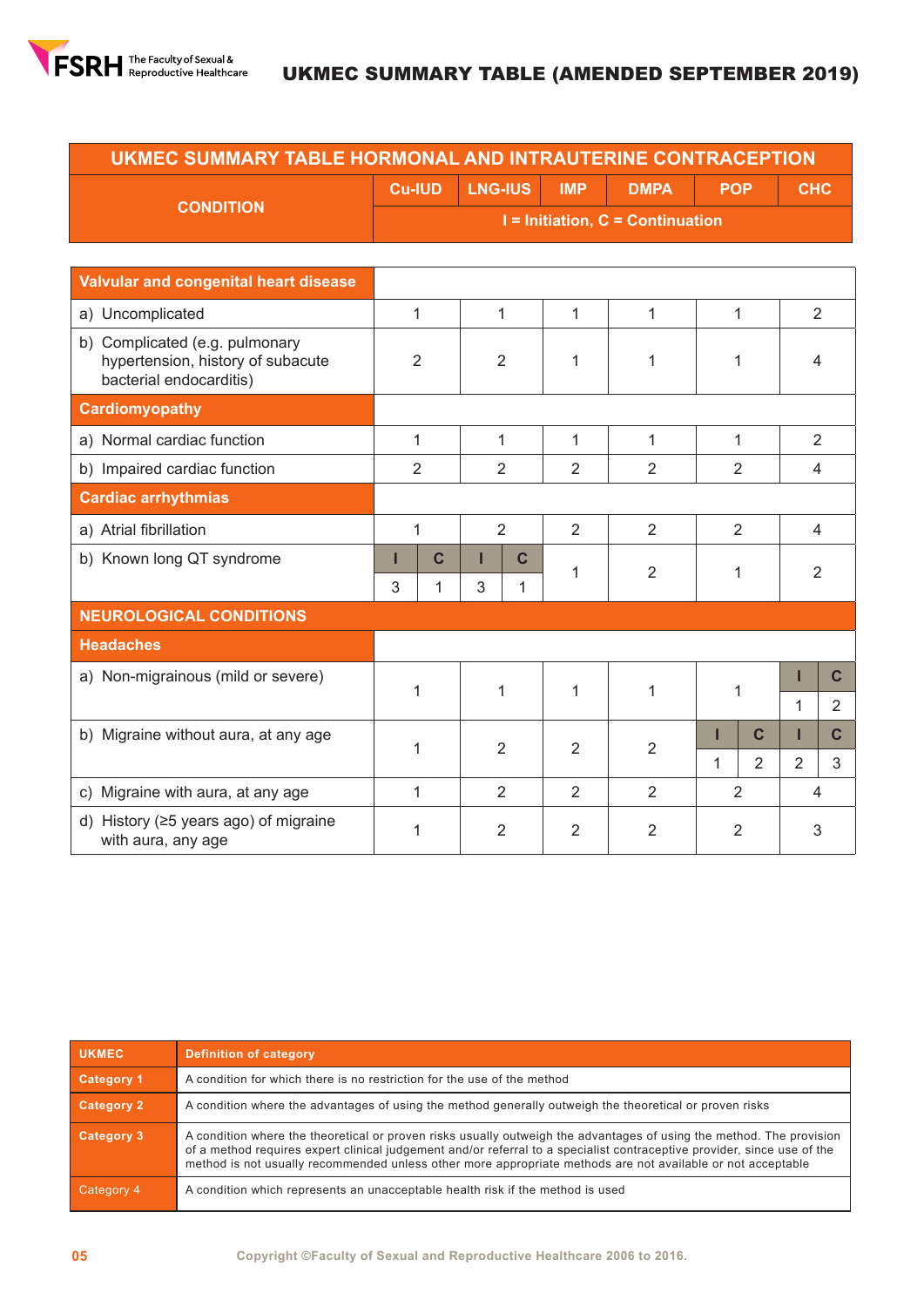

| UKMEC SUMMARY TABLE HORMONAL AND INTRAUTERINE CONTRACEPTION                 |                                                                                                                                                                                                                                                                                                                                                                                                                                                                              |                                                                            |                |                               |   |                |              |                |  |  |  |
|-----------------------------------------------------------------------------|------------------------------------------------------------------------------------------------------------------------------------------------------------------------------------------------------------------------------------------------------------------------------------------------------------------------------------------------------------------------------------------------------------------------------------------------------------------------------|----------------------------------------------------------------------------|----------------|-------------------------------|---|----------------|--------------|----------------|--|--|--|
|                                                                             |                                                                                                                                                                                                                                                                                                                                                                                                                                                                              | <b>LNG-IUS</b><br><b>Cu-IUD</b><br><b>IMP</b><br><b>DMPA</b><br><b>POP</b> |                |                               |   |                |              | <b>CHC</b>     |  |  |  |
| <b>CONDITION</b>                                                            |                                                                                                                                                                                                                                                                                                                                                                                                                                                                              | I = Initiation, C = Continuation                                           |                |                               |   |                |              |                |  |  |  |
|                                                                             |                                                                                                                                                                                                                                                                                                                                                                                                                                                                              |                                                                            |                |                               |   |                |              |                |  |  |  |
| Idiopathic intracranial hypertension (IIH)                                  |                                                                                                                                                                                                                                                                                                                                                                                                                                                                              | 1                                                                          | 1              |                               | 1 | 1              | 1            | 2              |  |  |  |
| <b>Epilepsy</b>                                                             |                                                                                                                                                                                                                                                                                                                                                                                                                                                                              | 1                                                                          | 1              |                               | 1 | 1              | 1            | 1              |  |  |  |
| Taking anti-epileptic drugs                                                 | Certain anti-epileptic drugs have the potential to affect the<br>bioavailability of steroid hormones in hormonal contraception.<br>For up-to-date information on the potential drug interactions<br>between hormonal contraception and anti-epileptic drugs, please<br>refer to the online drug interaction checker available on the<br>available on Stockley's Interaction Checker website (https://www.<br>medicinescomplete.com/mc/alerts/current/drug-interactions.htm). |                                                                            |                |                               |   |                |              |                |  |  |  |
| <b>DEPRESSIVE DISORDERS</b>                                                 |                                                                                                                                                                                                                                                                                                                                                                                                                                                                              |                                                                            |                |                               |   |                |              |                |  |  |  |
| <b>Depressive disorders</b>                                                 |                                                                                                                                                                                                                                                                                                                                                                                                                                                                              | $\mathbf{1}$                                                               | $\mathbf{1}$   |                               | 1 | 1              | 1            | 1              |  |  |  |
| <b>BREAST AND REPRODUCTIVE TRACT CONDITIONS</b>                             |                                                                                                                                                                                                                                                                                                                                                                                                                                                                              |                                                                            |                |                               |   |                |              |                |  |  |  |
| <b>Vaginal bleeding patterns</b>                                            |                                                                                                                                                                                                                                                                                                                                                                                                                                                                              |                                                                            |                |                               |   |                |              |                |  |  |  |
| a) Irregular pattern without heavy bleeding                                 |                                                                                                                                                                                                                                                                                                                                                                                                                                                                              | $\mathbf{1}$                                                               | 1              |                               | 2 | 2              | 2            | 1              |  |  |  |
| b) Heavy or prolonged bleeding (includes<br>regular and irregular patterns) |                                                                                                                                                                                                                                                                                                                                                                                                                                                                              | 2                                                                          | П<br>1         | $\mathbf c$<br>$\overline{2}$ | 2 | $\overline{2}$ | 2            | 1              |  |  |  |
| <b>Unexplained vaginal bleeding (suspicious)</b>                            | П                                                                                                                                                                                                                                                                                                                                                                                                                                                                            | $\mathbf C$                                                                | п              | $\mathbf c$                   |   |                |              |                |  |  |  |
| for serious condition) before evaluation                                    | $\overline{4}$                                                                                                                                                                                                                                                                                                                                                                                                                                                               | $\overline{2}$                                                             | $\overline{4}$ | $\overline{2}$                | 3 | 3              | 2            | $\overline{2}$ |  |  |  |
| <b>Endometriosis</b>                                                        |                                                                                                                                                                                                                                                                                                                                                                                                                                                                              | 2                                                                          | 1              |                               | 1 | 1              | $\mathbf{1}$ | $\mathbf{1}$   |  |  |  |
| <b>Benign ovarian tumours (including cysts)</b>                             |                                                                                                                                                                                                                                                                                                                                                                                                                                                                              | 1                                                                          | 1              |                               | 1 | 1              | 1            | 1              |  |  |  |
| <b>Severe dysmenorrhoea</b>                                                 |                                                                                                                                                                                                                                                                                                                                                                                                                                                                              | $\overline{2}$                                                             | 1              |                               | 1 | 1              | 1            | 1              |  |  |  |
| <b>Gestational trophoblastic disease</b><br>(GTD)                           |                                                                                                                                                                                                                                                                                                                                                                                                                                                                              |                                                                            |                |                               |   |                |              |                |  |  |  |
| a) Undetectable hCG levels                                                  |                                                                                                                                                                                                                                                                                                                                                                                                                                                                              | 1                                                                          | 1              |                               | 1 | 1              | 1            | 1              |  |  |  |
| b) Decreasing hCG levels                                                    |                                                                                                                                                                                                                                                                                                                                                                                                                                                                              | 3                                                                          | 3              |                               | 1 | 1              | $\mathbf{1}$ | 1              |  |  |  |
| c) Persistently elevated hCG levels or<br>malignant disease                 |                                                                                                                                                                                                                                                                                                                                                                                                                                                                              | 4                                                                          | $\overline{4}$ |                               | 1 | 1              | 1            | 1              |  |  |  |

| <b>UKMEC</b> | <b>Definition of category</b>                                                                                                                                                                                                                                                                                                                                  |
|--------------|----------------------------------------------------------------------------------------------------------------------------------------------------------------------------------------------------------------------------------------------------------------------------------------------------------------------------------------------------------------|
| Category 1   | A condition for which there is no restriction for the use of the method                                                                                                                                                                                                                                                                                        |
| Category 2   | A condition where the advantages of using the method generally outweigh the theoretical or proven risks                                                                                                                                                                                                                                                        |
| Category 3   | A condition where the theoretical or proven risks usually outweigh the advantages of using the method. The provision<br>of a method requires expert clinical judgement and/or referral to a specialist contraceptive provider, since use of the<br>method is not usually recommended unless other more appropriate methods are not available or not acceptable |
| Category 4   | A condition which represents an unacceptable health risk if the method is used                                                                                                                                                                                                                                                                                 |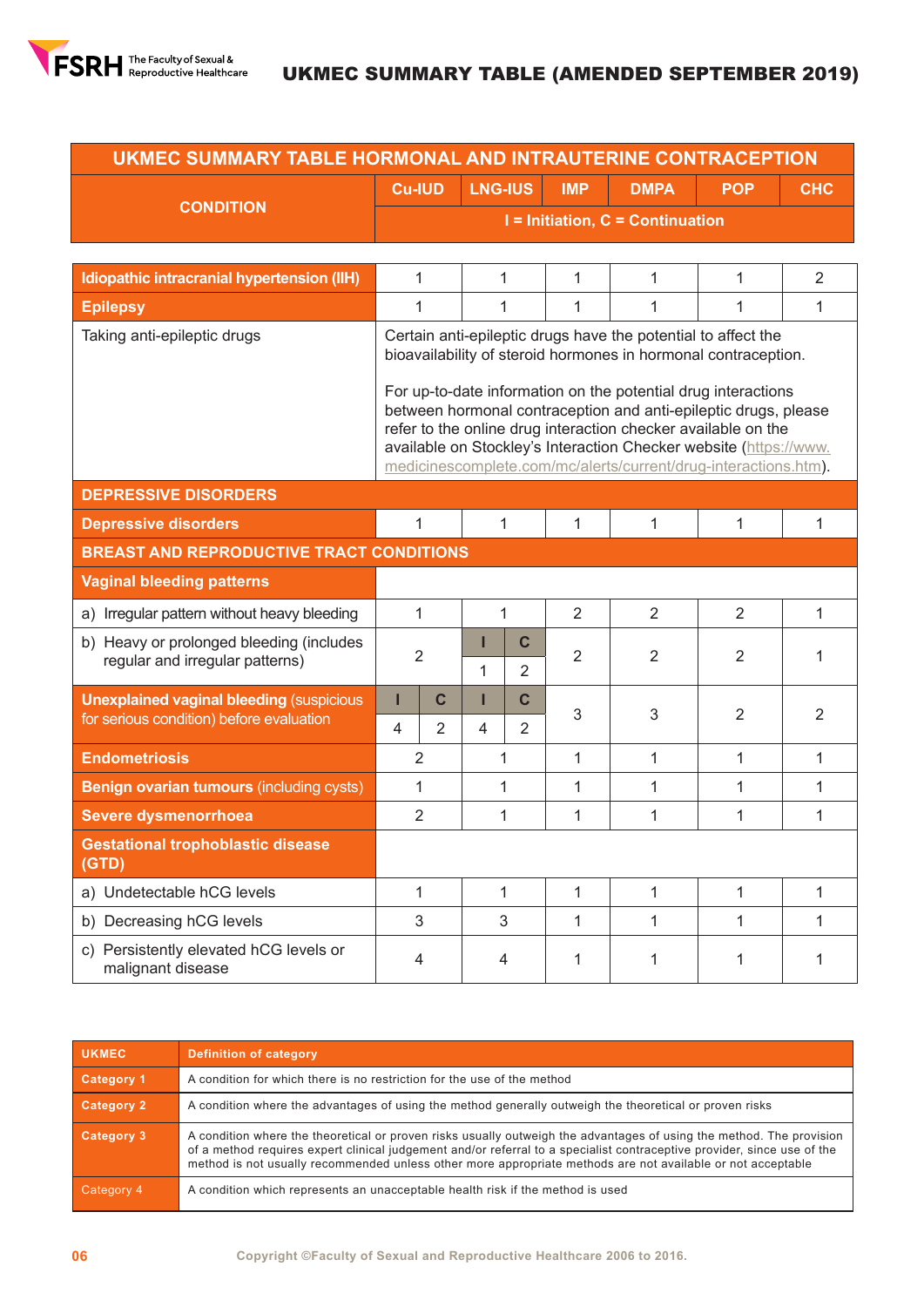

| UKMEC SUMMARY TABLE HORMONAL AND INTRAUTERINE CONTRACEPTION                |                |                |                                  |                |                |                |                |                     |  |
|----------------------------------------------------------------------------|----------------|----------------|----------------------------------|----------------|----------------|----------------|----------------|---------------------|--|
|                                                                            | <b>Cu-IUD</b>  |                | <b>LNG-IUS</b>                   |                | <b>IMP</b>     | <b>DMPA</b>    | <b>POP</b>     | <b>CHC</b>          |  |
| <b>CONDITION</b>                                                           |                |                | I = Initiation, C = Continuation |                |                |                |                |                     |  |
|                                                                            |                |                |                                  |                |                |                |                |                     |  |
| <b>Cervical ectropion</b>                                                  | $\mathbf{1}$   |                | $\mathbf{1}$                     |                | 1              | 1              | 1              | 1                   |  |
| Cervical intraepithelial neoplasia (CIN)                                   |                | 1              | $\overline{2}$                   |                | 1              | $\overline{2}$ | $\mathbf{1}$   | $\overline{2}$      |  |
| <b>Cervical cancer</b>                                                     |                |                |                                  |                |                |                |                |                     |  |
| a) Awaiting treatment                                                      | ı              | $\mathbf c$    | ı                                | $\mathbf c$    | $\overline{2}$ | $\overline{2}$ | 1              | $\overline{2}$      |  |
|                                                                            | $\overline{4}$ | $\overline{2}$ | 4                                | $\overline{2}$ |                |                |                |                     |  |
| b) Radical trachelectomy                                                   | 3              |                | 3                                |                | $\overline{2}$ | $\overline{2}$ | 1              | $\overline{2}$      |  |
| <b>Breast conditions</b>                                                   |                |                |                                  |                |                |                |                |                     |  |
| a) Undiagnosed mass/breast symptoms                                        | 1              |                | $\overline{2}$                   |                | $\overline{2}$ | $\overline{2}$ | $\overline{2}$ | $\mathbf C$<br>Ш    |  |
|                                                                            |                |                |                                  |                |                |                |                | 3<br>$\overline{2}$ |  |
| b) Benign breast conditions                                                |                | $\mathbf{1}$   | 1                                |                | 1              | 1              | 1              | 1                   |  |
| c) Family history of breast cancer                                         |                | $\mathbf{1}$   | 1                                |                | 1              | 1              | $\mathbf{1}$   | 1                   |  |
| d) Carriers of known gene mutations<br>associated with breast cancer (e.g. |                | 1              | $\overline{2}$                   |                | $\overline{2}$ | $\overline{2}$ | $\overline{2}$ | 3                   |  |
| BRCA1/BRCA2)                                                               |                |                |                                  |                |                |                |                |                     |  |
| e) Breast cancer                                                           |                |                |                                  |                |                |                |                |                     |  |
| (i) Current breast cancer                                                  | 1              |                | $\overline{4}$                   |                | $\overline{4}$ | $\overline{4}$ | 4              | $\overline{4}$      |  |
| (ii) Past breast cancer                                                    | 1              |                | 3                                |                | 3              | 3              | 3              | 3                   |  |
| <b>Endometrial cancer</b>                                                  | П              | $\mathbf c$    | П                                | $\mathbf C$    | 1              | 1              | 1              | 1                   |  |
|                                                                            | $\overline{4}$ | $\overline{2}$ | $\overline{4}$                   | $\overline{2}$ |                |                |                |                     |  |
| <b>Ovarian cancer</b>                                                      | 1              |                | 1                                |                | $\mathbf{1}$   | 1              | $\mathbf{1}$   | 1                   |  |

| <b>UKMEC</b>      | <b>Definition of category</b>                                                                                                                                                                                                                                                                                                                                  |
|-------------------|----------------------------------------------------------------------------------------------------------------------------------------------------------------------------------------------------------------------------------------------------------------------------------------------------------------------------------------------------------------|
| <b>Category 1</b> | A condition for which there is no restriction for the use of the method                                                                                                                                                                                                                                                                                        |
| Category 2        | A condition where the advantages of using the method generally outweigh the theoretical or proven risks                                                                                                                                                                                                                                                        |
| Category 3        | A condition where the theoretical or proven risks usually outweigh the advantages of using the method. The provision<br>of a method requires expert clinical judgement and/or referral to a specialist contraceptive provider, since use of the<br>method is not usually recommended unless other more appropriate methods are not available or not acceptable |
| Category 4        | A condition which represents an unacceptable health risk if the method is used                                                                                                                                                                                                                                                                                 |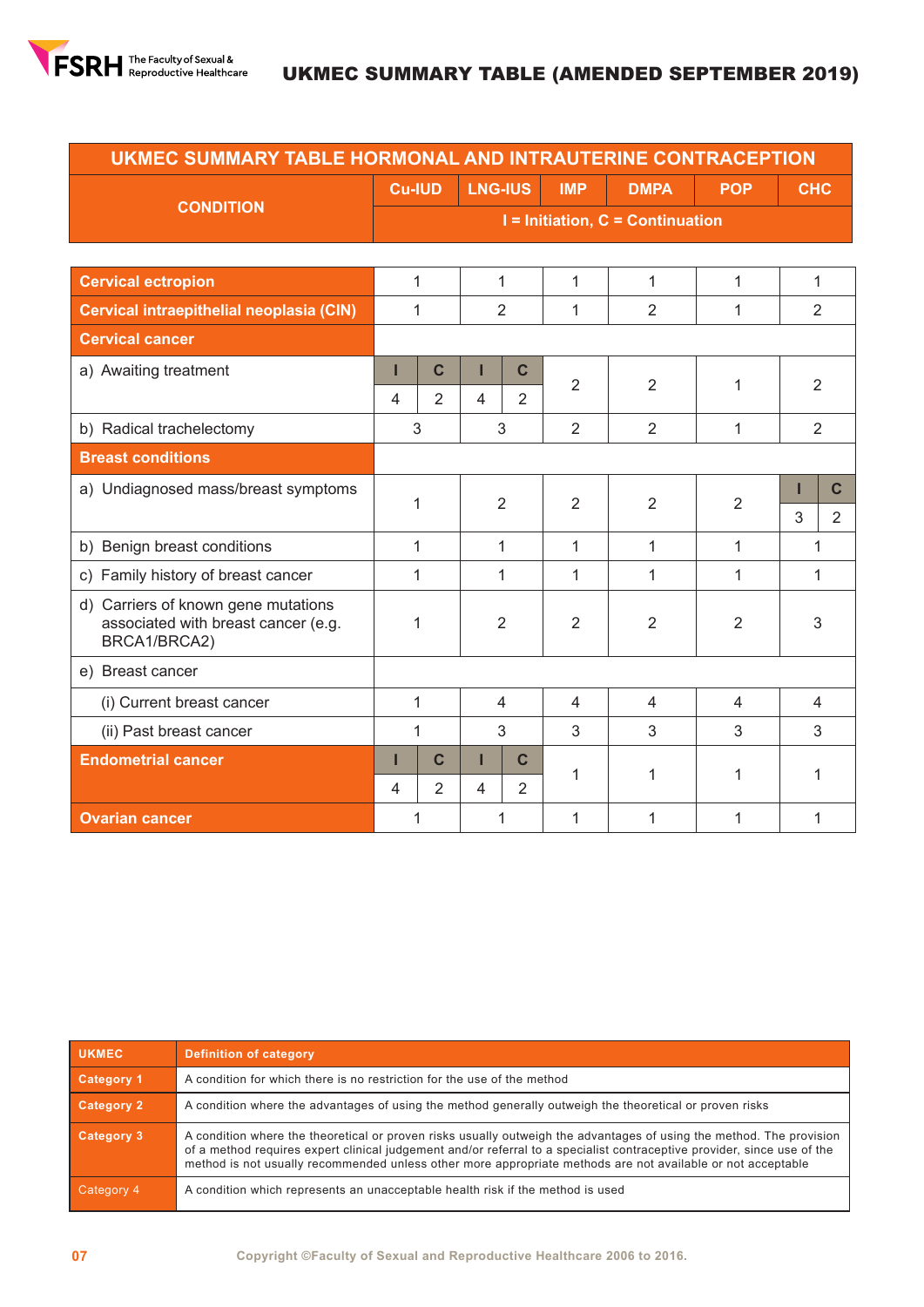

| UKMEC SUMMARY TABLE HORMONAL AND INTRAUTERINE CONTRACEPTION                         |                |                                      |                          |                |            |              |              |              |  |  |  |
|-------------------------------------------------------------------------------------|----------------|--------------------------------------|--------------------------|----------------|------------|--------------|--------------|--------------|--|--|--|
|                                                                                     |                | <b>Cu-IUD</b>                        |                          | <b>LNG-IUS</b> | <b>IMP</b> | <b>DMPA</b>  | <b>POP</b>   | <b>CHC</b>   |  |  |  |
| <b>CONDITION</b>                                                                    |                | $I =$ Initiation, $C =$ Continuation |                          |                |            |              |              |              |  |  |  |
|                                                                                     |                |                                      |                          |                |            |              |              |              |  |  |  |
| <b>Uterine fibroids</b>                                                             |                |                                      |                          |                |            |              |              |              |  |  |  |
| a) Without distortion of the uterine cavity                                         |                | 1                                    |                          | 1              | 1          | 1            | $\mathbf{1}$ | $\mathbf{1}$ |  |  |  |
| b) With distortion of the uterine cavity                                            |                | 3                                    |                          | 3              | 1          | 1            | 1            | 1            |  |  |  |
| <b>Anatomical abnormalities</b>                                                     |                |                                      |                          |                |            |              |              |              |  |  |  |
| a) Distorted uterine cavity                                                         |                | 3                                    |                          | 3              |            |              |              |              |  |  |  |
| b) Other abnormalities                                                              |                | $\overline{2}$                       |                          | $\overline{2}$ |            |              |              |              |  |  |  |
| <b>Pelvic inflammatory disease (PID)</b>                                            |                |                                      |                          |                |            |              |              |              |  |  |  |
| a) Past PID (assuming no current risk<br>factor for STIs)                           | 1              |                                      |                          | 1              | 1          | 1            | 1            | 1            |  |  |  |
| b) Current PID                                                                      | п              | $\mathbf C$                          |                          | $\mathbf c$    | 1          | 1            | 1            | 1            |  |  |  |
|                                                                                     | $\overline{4}$ | $\overline{2}$                       | 4                        | 2              |            |              |              |              |  |  |  |
| <b>Sexually transmitted infections (STIs)</b>                                       |                |                                      |                          |                |            |              |              |              |  |  |  |
| a) Chlamydial infection (current)                                                   | П              | $\mathbf C$                          |                          | $\mathbf C$    |            |              |              |              |  |  |  |
| (i) Symptomatic                                                                     | $\overline{4}$ | 2                                    | 4                        | $\overline{2}$ | 1          | 1            | 1            | 1            |  |  |  |
| (ii) Asymptomatic                                                                   | 3              | 2                                    | 3                        | $\overline{2}$ | 1          | 1            | $\mathbf{1}$ | $\mathbf{1}$ |  |  |  |
| b) Purulent cervicitis or gonorrhoea (current)                                      | $\overline{4}$ | $\overline{2}$                       | $\overline{\mathcal{L}}$ | $\overline{2}$ | 1          | $\mathbf{1}$ | 1            | 1            |  |  |  |
| c) Other current STIs (excluding HIV & hepatitis)                                   | $\overline{2}$ |                                      | $\overline{2}$           |                | 1          | 1            | 1            | 1            |  |  |  |
| d) Vaginitis (including Trichomonas vaginalis<br>and bacterial vaginosis) (current) | $\overline{2}$ |                                      | 2                        |                | 1          | 1            | 1            | 1            |  |  |  |
| e) Increased risk for STIs                                                          |                | $\overline{2}$                       |                          | $\overline{2}$ | 1          | 1            | 1            | 1            |  |  |  |

| <b>UKMEC</b>      | <b>Definition of category</b>                                                                                                                                                                                                                                                                                                                                  |
|-------------------|----------------------------------------------------------------------------------------------------------------------------------------------------------------------------------------------------------------------------------------------------------------------------------------------------------------------------------------------------------------|
| Category 1        | A condition for which there is no restriction for the use of the method                                                                                                                                                                                                                                                                                        |
| <b>Category 2</b> | A condition where the advantages of using the method generally outweigh the theoretical or proven risks                                                                                                                                                                                                                                                        |
| <b>Category 3</b> | A condition where the theoretical or proven risks usually outweigh the advantages of using the method. The provision<br>of a method requires expert clinical judgement and/or referral to a specialist contraceptive provider, since use of the<br>method is not usually recommended unless other more appropriate methods are not available or not acceptable |
| Category 4        | A condition which represents an unacceptable health risk if the method is used                                                                                                                                                                                                                                                                                 |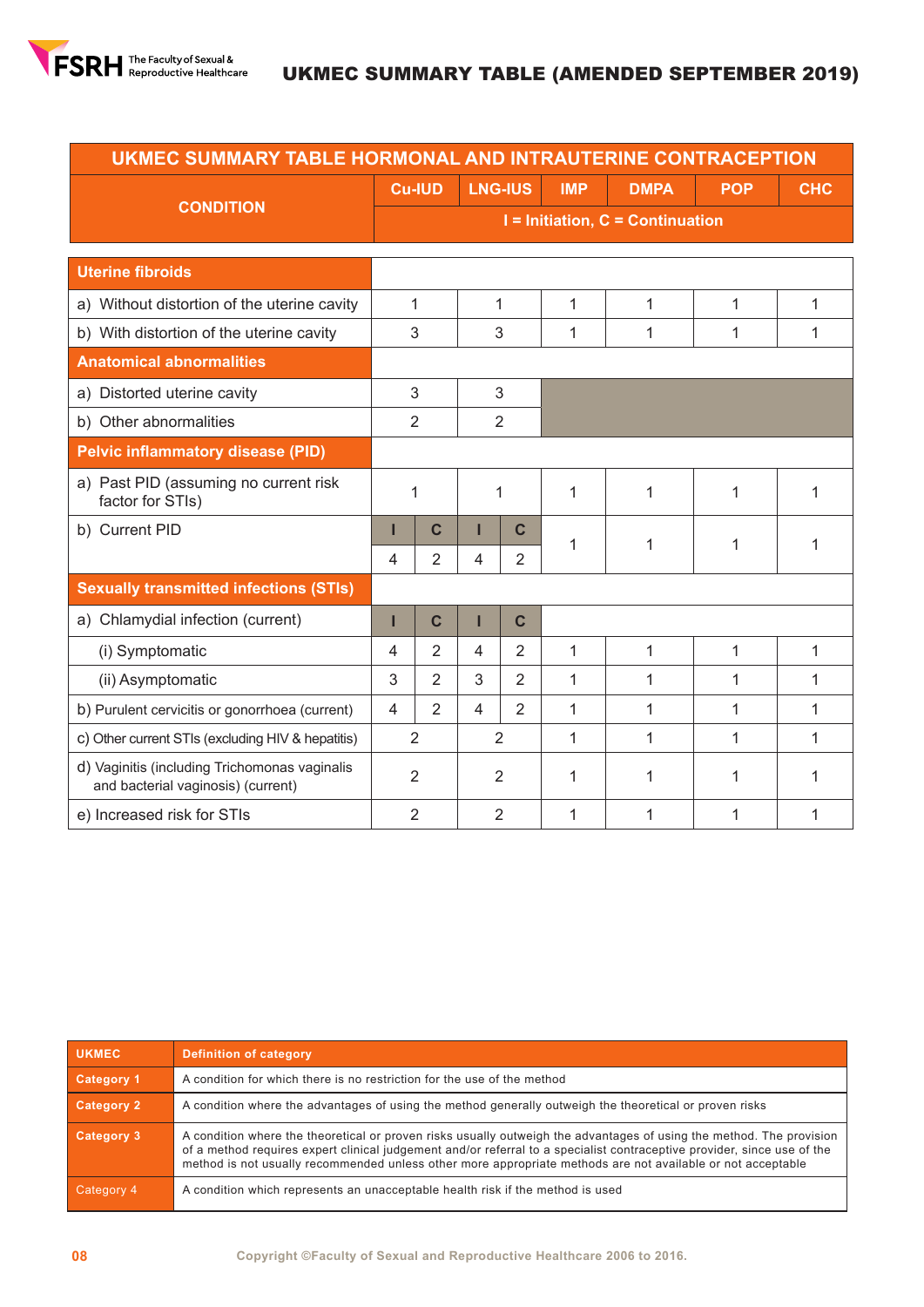

## UKMEC SUMMARY TABLE (AMENDED SEPTEMBER 2019)

| UKMEC SUMMARY TABLE HORMONAL AND INTRAUTERINE CONTRACEPTION |                                                                                                                                                                                                                                 |                                      |                |                |                |                |                |                |  |  |
|-------------------------------------------------------------|---------------------------------------------------------------------------------------------------------------------------------------------------------------------------------------------------------------------------------|--------------------------------------|----------------|----------------|----------------|----------------|----------------|----------------|--|--|
| <b>CONDITION</b>                                            |                                                                                                                                                                                                                                 | <b>Cu-IUD</b>                        | <b>LNG-IUS</b> |                | <b>IMP</b>     | <b>DMPA</b>    | <b>POP</b>     | <b>CHC</b>     |  |  |
|                                                             |                                                                                                                                                                                                                                 | $I =$ Initiation, $C =$ Continuation |                |                |                |                |                |                |  |  |
| <b>HIV INFECTION</b>                                        |                                                                                                                                                                                                                                 |                                      |                |                |                |                |                |                |  |  |
| <b>HIV infection</b>                                        |                                                                                                                                                                                                                                 |                                      |                |                |                |                |                |                |  |  |
| a) High risk of HIV infection                               |                                                                                                                                                                                                                                 | 1                                    | 1              |                | 1              | 1              | 1              | $\mathbf{1}$   |  |  |
| b) HIV infected                                             |                                                                                                                                                                                                                                 |                                      |                |                |                |                |                |                |  |  |
| (i) CD4 count $\geq$ 200 cells/mm <sup>3</sup>              | $\overline{2}$                                                                                                                                                                                                                  |                                      | $\overline{2}$ |                | 1              | 1              | 1              | 1              |  |  |
| (ii) CD4 count <200 cells/mm <sup>3</sup>                   | ı                                                                                                                                                                                                                               | $\mathbf c$                          | Ш              | $\mathbf c$    | 1              | 1              | 1              | 1              |  |  |
|                                                             | 3                                                                                                                                                                                                                               | $\overline{2}$                       | 3              | $\overline{2}$ |                |                |                |                |  |  |
| c) Taking antiretroviral (ARV) drugs                        | Certain ARV drugs have the potential to affect the bioavailability of<br>steroid hormones in hormonal contraception.                                                                                                            |                                      |                |                |                |                |                |                |  |  |
|                                                             | For up-to-date information on the potential drug interactions<br>between hormonal contraception and ARV drugs, please refer to<br>the online HIV drugs interaction checker<br>(www.hiv-druginteractions.org/Interactions.aspx). |                                      |                |                |                |                |                |                |  |  |
| <b>OTHER INFECTIONS</b>                                     |                                                                                                                                                                                                                                 |                                      |                |                |                |                |                |                |  |  |
| <b>Tuberculosis</b>                                         |                                                                                                                                                                                                                                 |                                      |                |                |                |                |                |                |  |  |
| a) Non-pelvic                                               |                                                                                                                                                                                                                                 | 1                                    | 1              |                | 1              | 1              | 1              | 1              |  |  |
| b) Pelvic                                                   | Ш                                                                                                                                                                                                                               | $\mathbf C$                          | Ш              | C              | 1              | 1              | 1              | 1              |  |  |
|                                                             | $\overline{4}$                                                                                                                                                                                                                  | 3                                    | 4              | 3              |                |                |                |                |  |  |
| <b>ENDOCRINE CONDITIONS</b>                                 |                                                                                                                                                                                                                                 |                                      |                |                |                |                |                |                |  |  |
| <b>Diabetes</b>                                             |                                                                                                                                                                                                                                 |                                      |                |                |                |                |                |                |  |  |
| a) History of gestational disease                           |                                                                                                                                                                                                                                 | 1                                    | 1              |                | 1              | 1              | 1              | 1              |  |  |
| b) Non-vascular disease                                     |                                                                                                                                                                                                                                 |                                      |                |                |                |                |                |                |  |  |
| (i) Non-insulin dependent                                   |                                                                                                                                                                                                                                 | $\mathbf{1}$                         | $\overline{2}$ |                | $\overline{2}$ | $\overline{2}$ | $\overline{2}$ | $\overline{2}$ |  |  |
| (ii) Insulin dependent                                      |                                                                                                                                                                                                                                 | 1                                    | $\overline{2}$ |                | $\overline{2}$ | $\overline{2}$ | $\overline{2}$ | $\overline{2}$ |  |  |
| c) Nephropathy/retinopathy/neuropathy                       |                                                                                                                                                                                                                                 | 1                                    | $\overline{2}$ |                | $\overline{2}$ | $\overline{2}$ | $\overline{2}$ | 3              |  |  |
| d) Other vascular disease                                   |                                                                                                                                                                                                                                 | $\mathbf{1}$                         | $\overline{2}$ |                | $\overline{2}$ | $\overline{2}$ | $\overline{2}$ | $\mathfrak{S}$ |  |  |

| <b>UKMEC</b>      | <b>Definition of category</b>                                                                                                                                                                                                                                                                                                                                  |
|-------------------|----------------------------------------------------------------------------------------------------------------------------------------------------------------------------------------------------------------------------------------------------------------------------------------------------------------------------------------------------------------|
| <b>Category 1</b> | A condition for which there is no restriction for the use of the method                                                                                                                                                                                                                                                                                        |
| Category 2        | A condition where the advantages of using the method generally outweigh the theoretical or proven risks                                                                                                                                                                                                                                                        |
| Category 3        | A condition where the theoretical or proven risks usually outweigh the advantages of using the method. The provision<br>of a method requires expert clinical judgement and/or referral to a specialist contraceptive provider, since use of the<br>method is not usually recommended unless other more appropriate methods are not available or not acceptable |
| Category 4        | A condition which represents an unacceptable health risk if the method is used                                                                                                                                                                                                                                                                                 |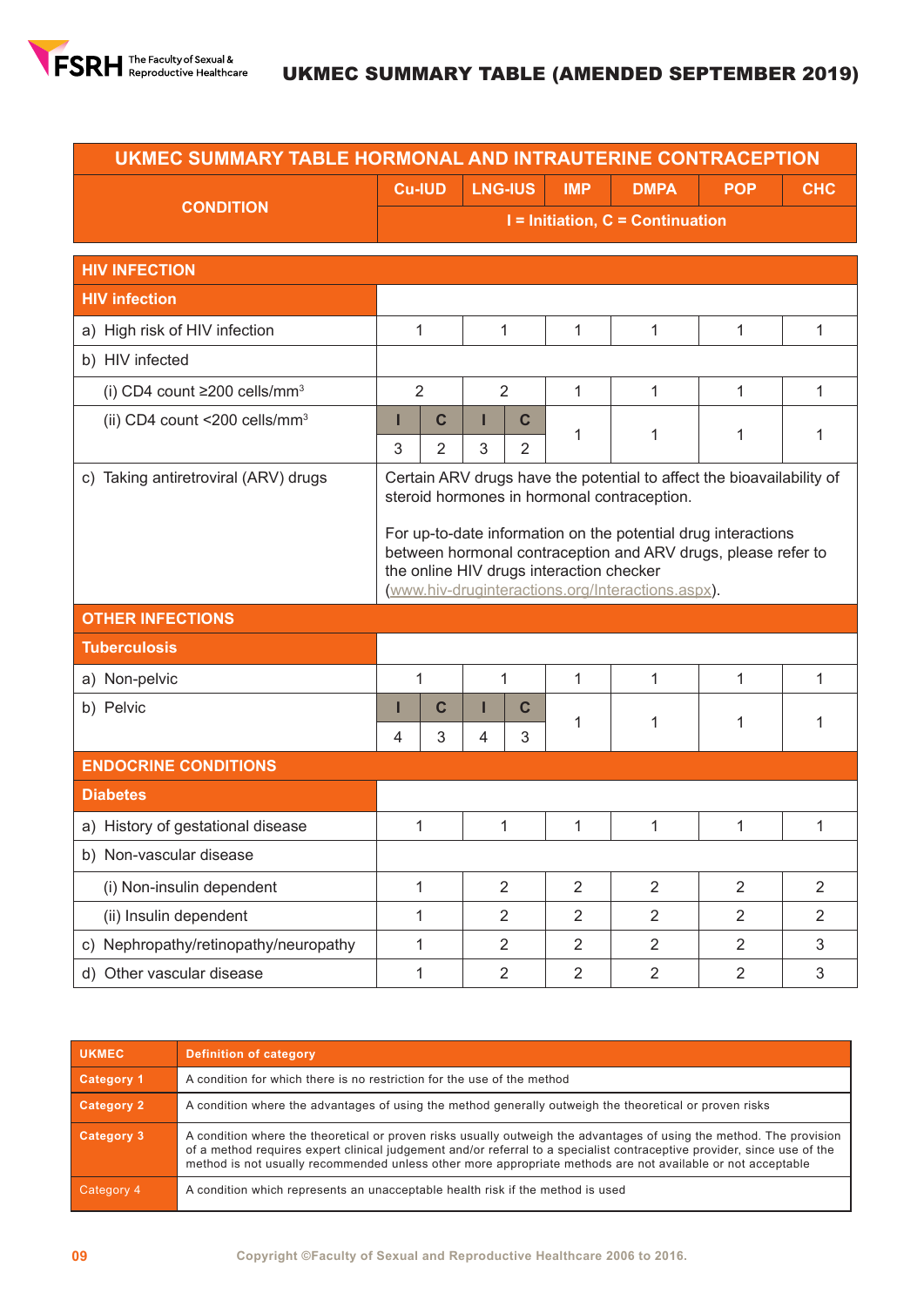

|                                                | UKMEC SUMMARY TABLE HORMONAL AND INTRAUTERINE CONTRACEPTION |                                  |                |                |                |                |                |  |  |  |
|------------------------------------------------|-------------------------------------------------------------|----------------------------------|----------------|----------------|----------------|----------------|----------------|--|--|--|
|                                                | <b>Cu-IUD</b>                                               | <b>LNG-IUS</b>                   | <b>IMP</b>     | <b>DMPA</b>    | <b>POP</b>     | <b>CHC</b>     |                |  |  |  |
| <b>CONDITION</b>                               |                                                             | I = Initiation, C = Continuation |                |                |                |                |                |  |  |  |
| <b>Thyroid disorders</b>                       |                                                             |                                  |                |                |                |                |                |  |  |  |
| a) Simple goitre                               | $\mathbf{1}$                                                | 1                                | 1              | $\mathbf{1}$   | $\mathbf{1}$   | 1              |                |  |  |  |
| b) Hyperthyroid                                | 1                                                           | 1                                | 1              | 1              | $\mathbf{1}$   | 1              |                |  |  |  |
| c) Hypothyroid                                 | $\mathbf{1}$                                                | 1                                | 1              | $\mathbf{1}$   | $\mathbf{1}$   | 1              |                |  |  |  |
| <b>GASTROINTESTINAL CONDITIONS</b>             |                                                             |                                  |                |                |                |                |                |  |  |  |
| <b>Gallbladder disease</b>                     |                                                             |                                  |                |                |                |                |                |  |  |  |
| a) Symptomatic                                 |                                                             |                                  |                |                |                |                |                |  |  |  |
| (i) Treated by cholecystectomy                 | 1                                                           | $\overline{2}$                   | $\overline{2}$ | $\overline{2}$ | $\overline{2}$ | $\overline{2}$ |                |  |  |  |
| (ii) Medically treated                         | 1                                                           | $\overline{2}$                   | $\overline{2}$ | 2              | $\overline{2}$ | 3              |                |  |  |  |
| (iii) Current                                  | $\mathbf{1}$                                                | $\overline{2}$                   | $\overline{2}$ | $\overline{2}$ | $\overline{2}$ | 3              |                |  |  |  |
| b) Asymptomatic                                | $\overline{1}$                                              | $\overline{2}$                   | $\overline{2}$ | $\overline{2}$ | $\overline{2}$ | $\overline{2}$ |                |  |  |  |
| <b>History of cholestasis</b>                  |                                                             |                                  |                |                |                |                |                |  |  |  |
| a) Pregnancy related                           | $\mathbf{1}$                                                | $\mathbf{1}$                     | 1              | 1              | $\mathbf{1}$   | $\overline{2}$ |                |  |  |  |
| b) Past COC related                            | 1                                                           | $\overline{2}$                   | 2              | $\overline{2}$ | $\overline{2}$ | 3              |                |  |  |  |
| <b>Viral hepatitis</b>                         |                                                             |                                  |                |                |                |                |                |  |  |  |
| a) Acute or flare                              | 1                                                           | 1                                | 1              | $\mathbf{1}$   | $\mathbf{1}$   | I              | $\mathbf c$    |  |  |  |
|                                                |                                                             |                                  |                |                |                | $\overline{3}$ | $\overline{2}$ |  |  |  |
| b) Carrier                                     | 1                                                           | 1                                | 1              | $\mathbf{1}$   | $\mathbf{1}$   | 1              |                |  |  |  |
| c) Chronic                                     | 1                                                           | 1                                | $\mathbf{1}$   | $\mathbf{1}$   | 1              | 1              |                |  |  |  |
| <b>Cirrhosis</b>                               |                                                             |                                  |                |                |                |                |                |  |  |  |
| a) Mild (compensated without<br>complications) | $\mathbf 1$                                                 | 1                                | 1              | $\mathbf{1}$   | $\mathbf{1}$   | 1              |                |  |  |  |
| b) Severe (decompensated)                      | 1                                                           | 3                                | 3              | 3              | 3              | $\overline{4}$ |                |  |  |  |

| <b>UKMEC</b>      | <b>Definition of category</b>                                                                                                                                                                                                                                                                                                                                  |
|-------------------|----------------------------------------------------------------------------------------------------------------------------------------------------------------------------------------------------------------------------------------------------------------------------------------------------------------------------------------------------------------|
| <b>Category 1</b> | A condition for which there is no restriction for the use of the method                                                                                                                                                                                                                                                                                        |
| <b>Category 2</b> | A condition where the advantages of using the method generally outweigh the theoretical or proven risks                                                                                                                                                                                                                                                        |
| Category 3        | A condition where the theoretical or proven risks usually outweigh the advantages of using the method. The provision<br>of a method requires expert clinical judgement and/or referral to a specialist contraceptive provider, since use of the<br>method is not usually recommended unless other more appropriate methods are not available or not acceptable |
| Category 4        | A condition which represents an unacceptable health risk if the method is used                                                                                                                                                                                                                                                                                 |